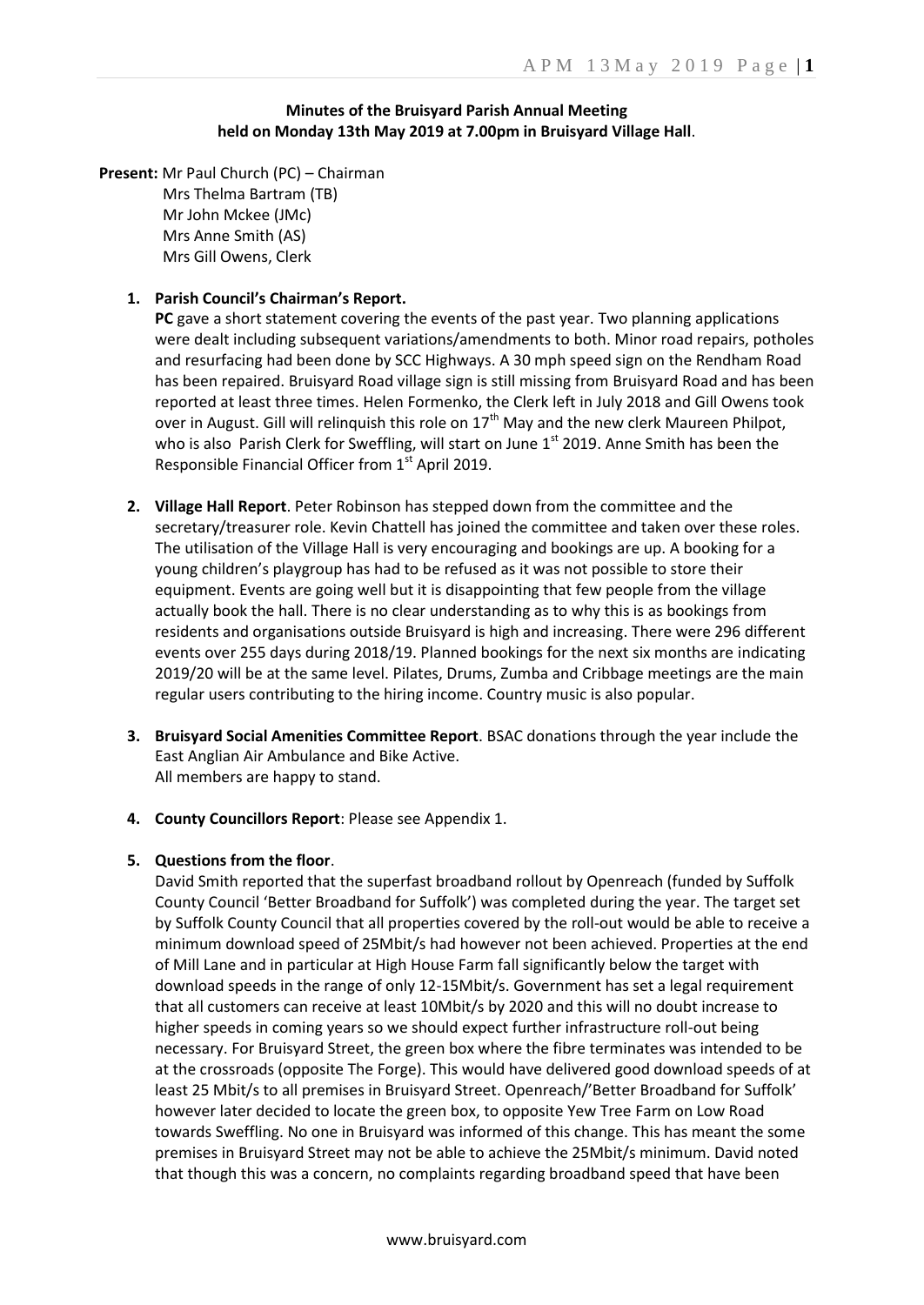reported back to him and consequently no action had been taken.

A member of the public reported that a "new" farm gate has appeared at High House Farm opening onto the Bruisyard Road and enquired whether the council was aware of this.

**6.** The Chairman closed the meeting at 19:34

Maned PDF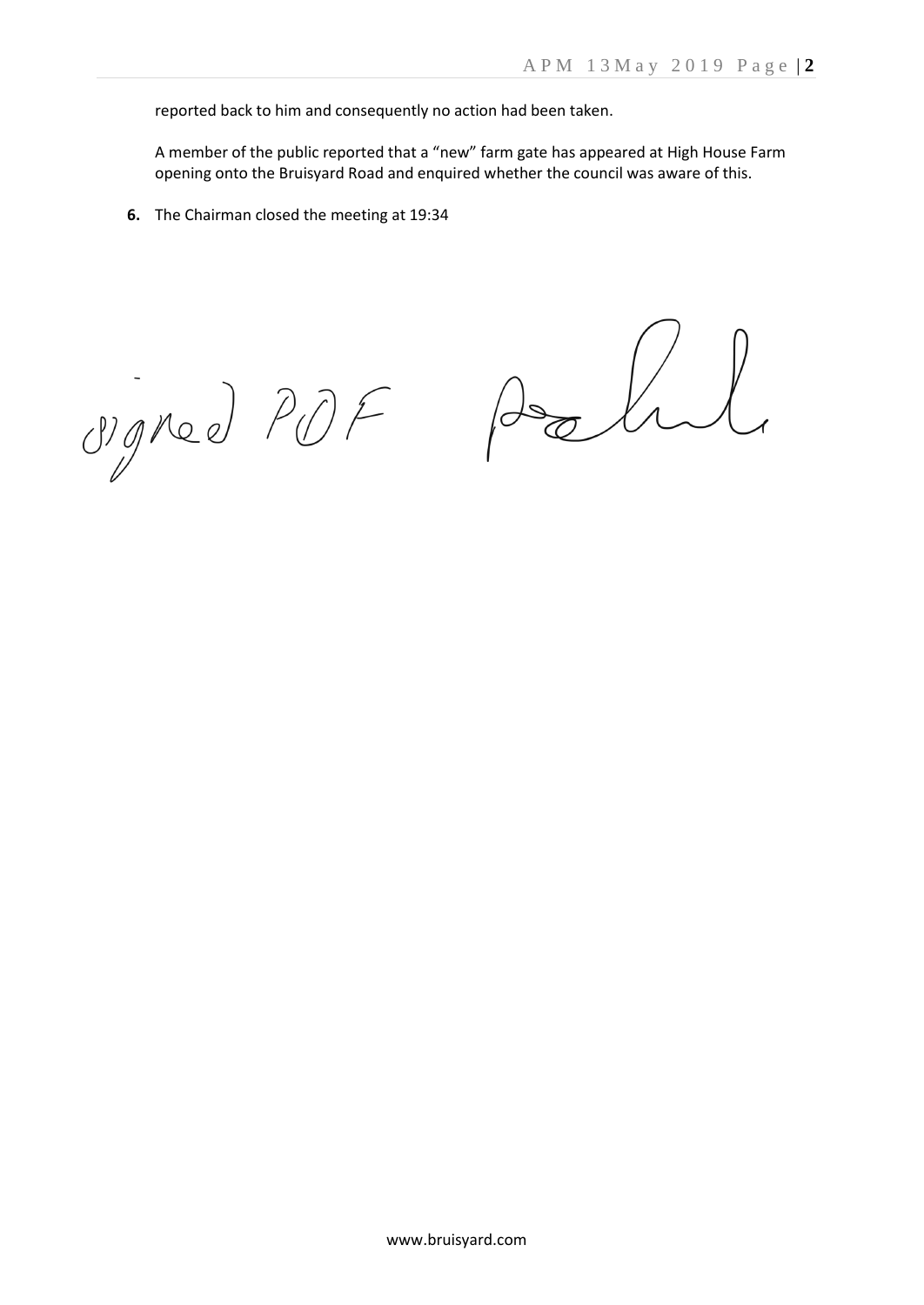Appendix 1



## **SUFFOLK COUNTY COUNCILLOR'S**

# **ANNUAL REPORT 2019**

## **Cllr Stephen Burroughes - Framlingham Division**

### **SUFFOLK LAUNCHES INNOVATIVE NEW FIRE ENGINE**

On 24 April 2018, Suffolk Fire and Rescue Service celebrated the launch of the new Light Rescue Pump (LRP) at Wrentham Fire Station. The LRP is a new-look fire and rescue vehicle and was developed following feedback from local residents and staff through the Integrated Risk Management Plan 2015-2018 consultation.

The LRP is unique to Suffolk Fire and Rescue Service and the Wrentham on-call firefighters were an integral part of the working group who designed it. It includes the latest firefighting and rescue equipment and has been specifically designed to provide flexible crewing in rural areas of between two and five firefighters, different to a standard fire appliance that usually has four to six firefighters.

#### **COUNCIL TO DELIVER 51 NEW AFFORDABLE HOMES FOR LOW INCOME FAMILIES**

On 22 May, it was announced that Suffolk County Council is looking to develop a 4.5-acre site which is owned as part of its County Farms estate in Cockfield village near Lavenham. The plan is for 51 affordable homes to be built to offer local people on low incomes the opportunity to get on the housing ladder. To do this the county council will work closely with design and property partners to achieve a good financial return and delivery of homes for a range of people, with a particular focus on local needs. The development is expected to take around two years to complete.

By taking the lead on this project, the council can ensure the development delivers the proposed benefits for the local community in a timely fashion. This includes provision for community space, powers to adapt local speed limits as required and improvements to local footpaths.

#### **COUNCILLOR MATTHEW HICKS TAKES THE HELM AT SUFFOLK COUNTY COUNCIL**

On 24 May 2018, Councillor Mathew Hicks was elected as the new leader of Suffolk County Council. Councillor Hicks has promised a new era of working in partnership and listening. In a speech following his election, he pledged to work with district and borough councils, other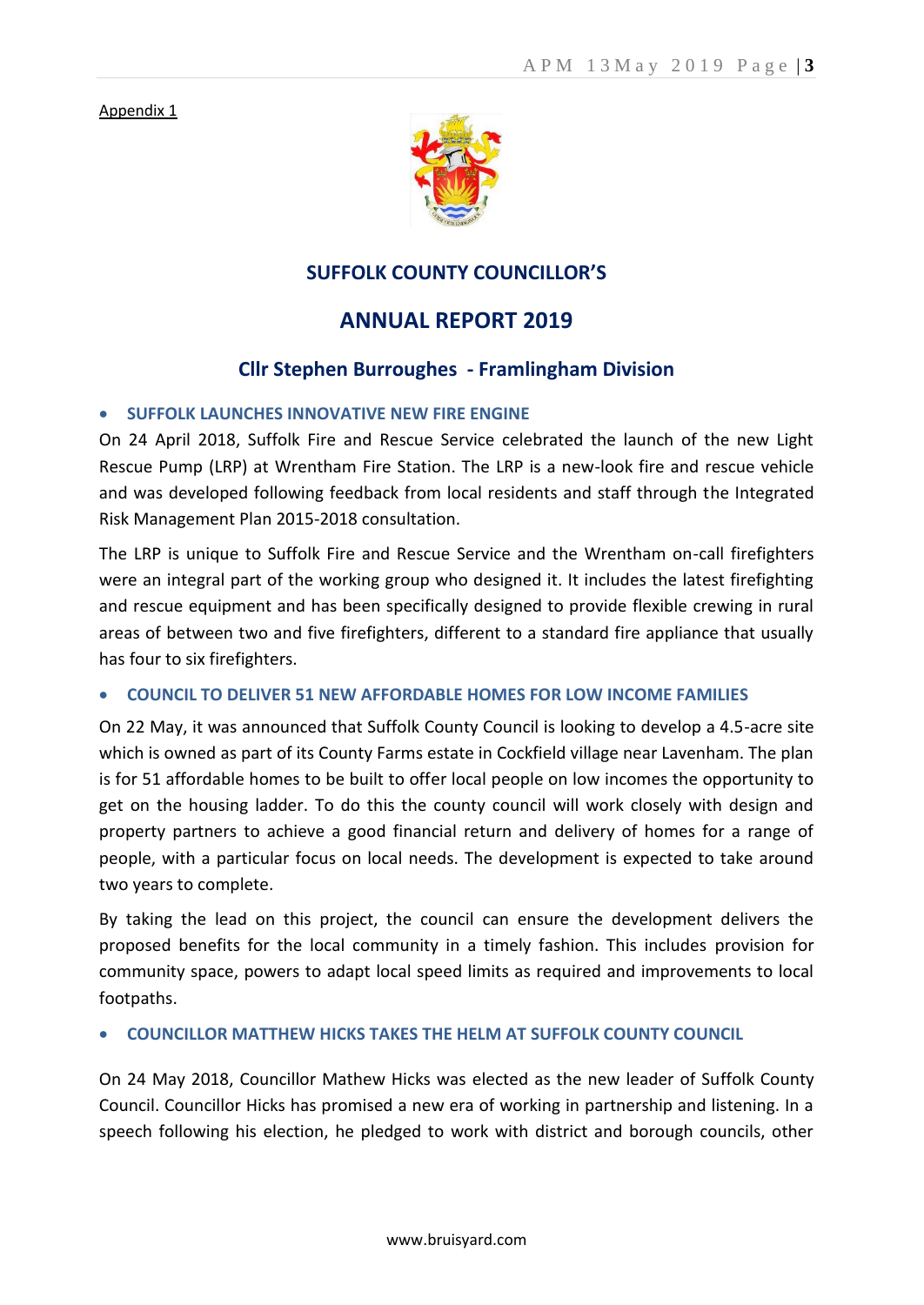public sector partners, businesses and residents to find the best ways of delivering services to the people that need them most.

Councillor Hicks also confirmed Suffolk County Council's focus on major infrastructure projects. He stressed the need for a co-ordinated and strategic approach to bring these into the 30 plus year vision, so there is clarity on how major infrastructure projects can be delivered when funding is so tight.

## **SUFFOLK'S ANNUAL PUBLIC HEALTH REPORT WINS 3RD PLACE IN NATIONAL COMPETITION**

On 12 July, it was announced that Suffolk's 2017 Public Health Report won third place in the Association of Directors of Public Health Annual Report Competition, from 54 UK entries. The most recently published report for 2017, 'Working for Wellbeing', focused on inclusive growth and the links between health and work. Prepared and published by Suffolk County Council's Public Health team, the report was commended for its ease of reading, accessibility and relevance.

The Suffolk Annual Public Health Report is a statutory duty for the Director of Public Health and Protection. It is an independent health status assessment report, that allows the Director of Public Health and Protection to explore a topic or area of strategic focus that is of importance to Suffolk.

## **PLAN FOR £6MILLION UPGRADES TO SUFFOLK RECYCLING CENTRES**

On 24 July 2018, Suffolk County Council's Cabinet approved a plan to invest £6million into upgrading Suffolk's recycling centres. The plan has earmarked £3m for the Foxhall Recycling Centre – Suffolk's busiest with 20% of all recycling waste in the county – and £1m for Haverhill for "urgent improvements". The plans will see improvements to traffic access at Foxhall and measures to prevent people from having to climb steps to dispose of their waste in the containers. Existing planning permission for work expires in March 2021.

Currently at Haverhill the site has to be closed when containers are emptied because of space. The funding aims to double the size of the site and prevent such closures. Elsewhere, £1m has been earmarked for a site to replace the Portman's Walk Recycling Centre in Ipswich town centre, and a further million for the same in Stowmarket. The existing Ipswich and Stowmarket sites are considered to be severely constrained for space, with no expansion opportunities available and the surrounding roads not offering a safe area to queue onto the facility. Construction for improvements is expected to get underway in 2019/20.

## **SUFFOLK'S TOURIST TRADE BOOMING**

Suffolk's tourism trade has seen its biggest boom for a decade, with the visitor economy reaching the £2 billion mark for the first time. Interim figures released on 8 August 2018 by Visit Suffolk showed that tourism grew by at least five per cent in 2017, more than double the year before.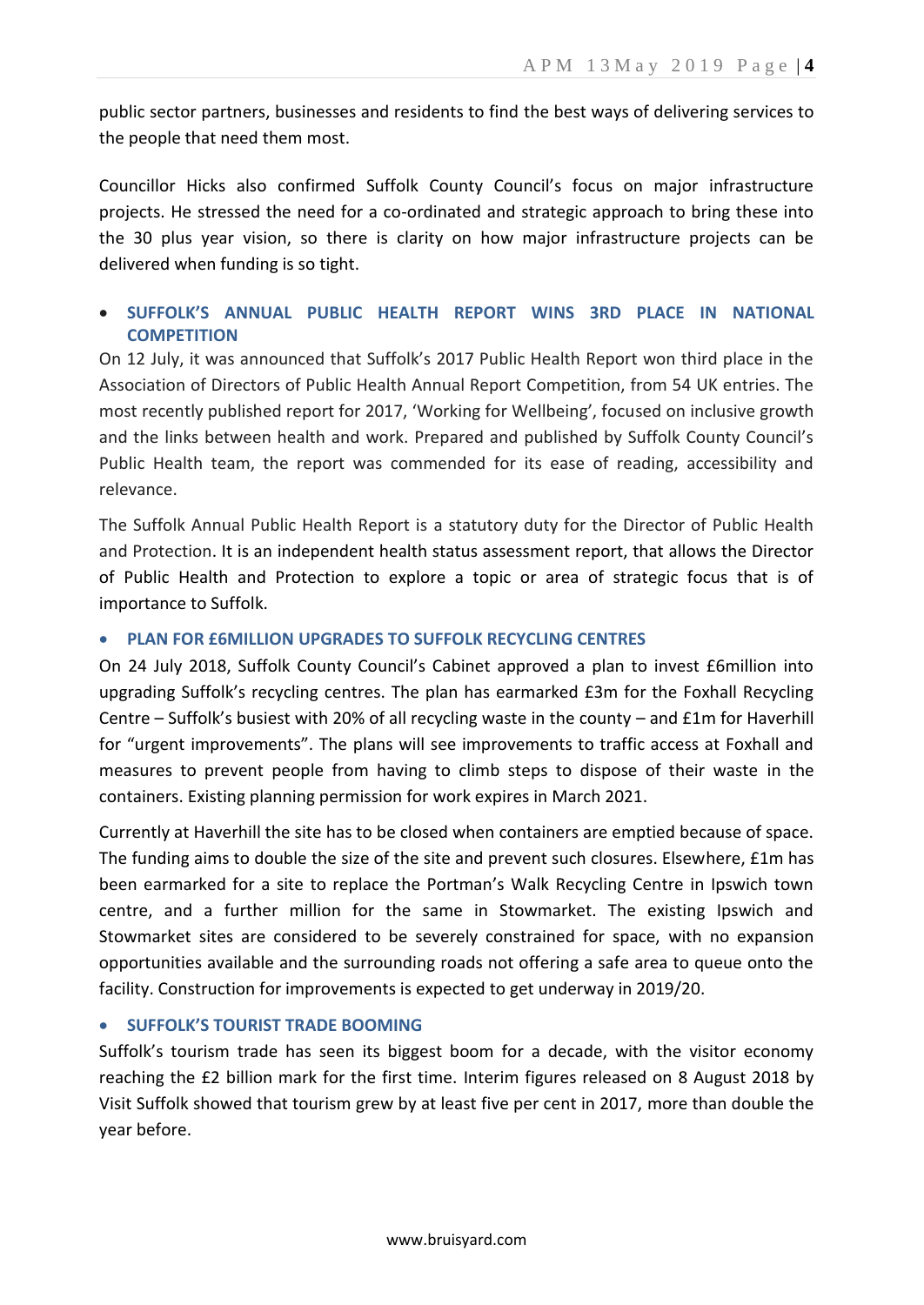Overnight visits and lengths of stay for tourists were also up by more than 4 per cent. Figures show visitors now spend more money on each trip to the county than ever before, with the value of the day market up more than seven per cent. The number of jobs in the county's tourism sector rose by 6 per cent to 42,428. This means 13.6 per cent of all employment in Suffolk is in the tourism sector.

Amanda Bond, Visit Suffolk's brand manager, said these results would not have been achieved without the continued backing for the county-wide offer from all the district authorities, Suffolk County Council, New Anglia Local Enterprise Partnership and the Local Destination Marketing/Management Organisations (DMOs).

## **SUPERFAST BROADBAND COVERAGE CONTINUES TO GROW**

On 24 August 2018, it was confirmed that 98% superfast broadband coverage will be achieved in 2020. Councillor Matthew Hicks, Leader of Suffolk County Council, Jo Churchill, MP for Bury St Edmunds and Clive Selley, CEO of Openreach, were joined by representatives from West Suffolk Council, Suffolk Chamber of Commerce, Church of England, Country Land and Business Association (CLA), National Farmers Union (NFU) and the Better Broadband for Suffolk Team to confirm plans to reach 98% coverage in 2020.

### **BECCLES SOUTHERN RELIEF ROAD OFFICIALLY OPENED**

On 25 September, the Beccles Southern Relief Road was officially opened. Construction of the road, which was delivered on time and is approximately 2km long, began in July 2017. The route stretches from London Road (A145) to Ellough Road (C969), providing an alternative route to Ellough Industrial Estate from the south and west of Beccles. Economically the road will support further development of Ellough Industrial Estate and Enterprise Zone and create 3100 more jobs in the area. The road, built by Jacksons Civil Engineering, will also lower the impact of HGV's in Beccles, providing them with an alternate route around the town.

As part of these works two new roundabouts have been constructed at each end of the road and a new shared space for pedestrians and cyclists has been installed on the northern side of the road.

New bridleways have also been provided on the south side to connect with the well-used network of routes in the area and horse crossings have been provided at two points along the road. A modern sustainable drainage system has also been installed.

## **CARERS WIN TOP ACCOLADE WITH 'OUTSTANDING' RATING FROM THE CARE QUALITY COMMISSION**

On 19 October 2018, it was announced that the standard of care provided by Mid Suffolk Home First has been rated as Outstanding by the Care Quality Commission. Mid Suffolk Home First, which is provided by Suffolk County Council, provides a short-term reablement service and a longer-term care service. Inspectors, who visited in July 2018, said the quality of care was 'exceptional'. Under CQC's programme of inspections, the service was rated according to whether it is safe, effective, caring, responsive and well-led. Mid Suffolk Home First is rated Outstanding for being responsive and well-led, and Good for being safe, caring and effective.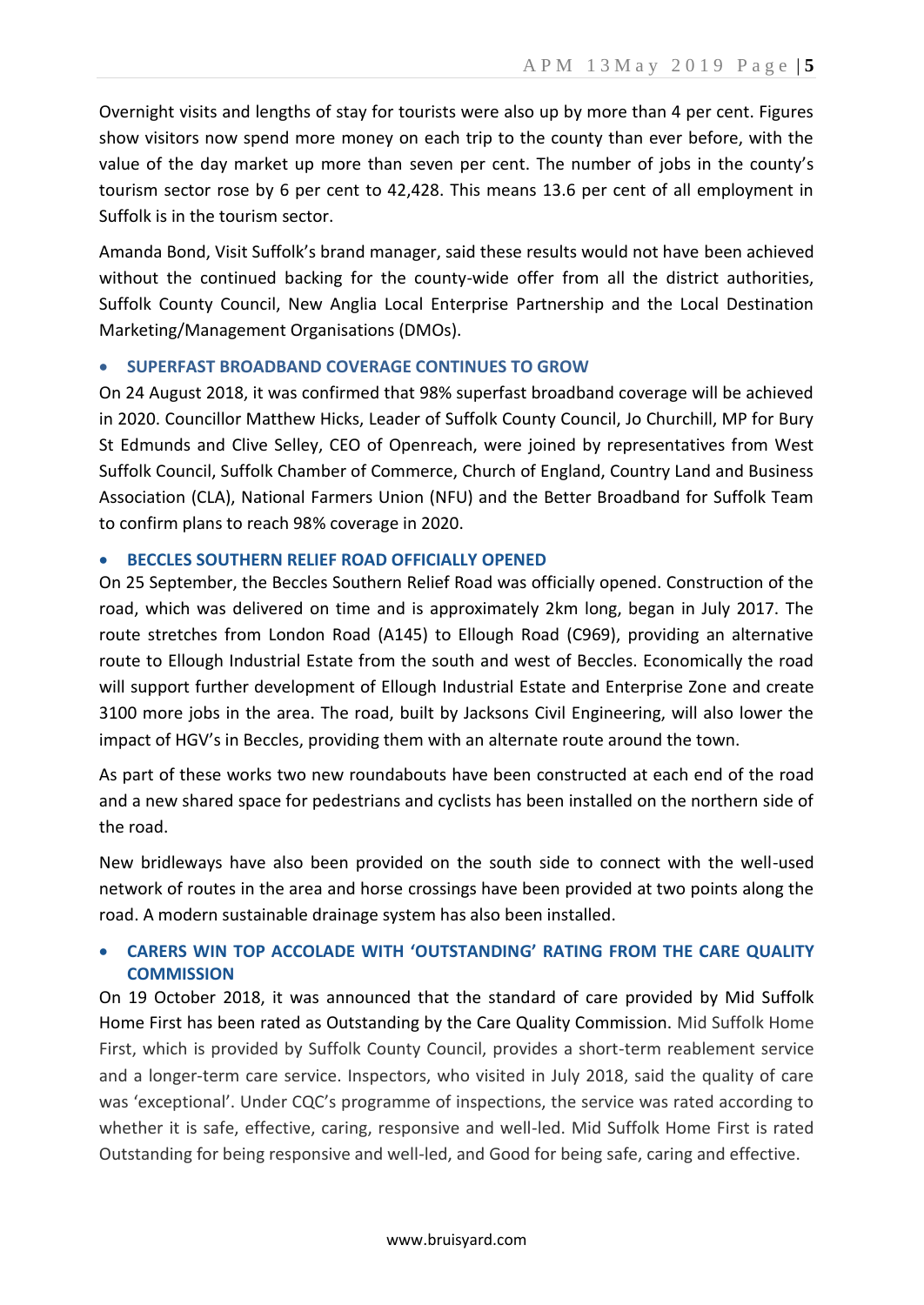The reablement and care services offered by Mid Suffolk Home First support people following a period of ill health or a significant loss in their ability to manage their day to day care needs. The service aims to help the person reach their optimum level of independence.

### **SUFFOLK WINS PRAISE AT NATIONAL COMMUNITY ENERGY AWARDS 2018**

On 5 November, it was announced that the Suffolk Climate Change Partnership had received a national award for supporting local communities to be more energy efficient. An expert panel of judges awarded the Local Authority Award to the Partnership for its close working with local organisations. This includes exploring how organisations can be more energy efficient, helping to source funding, producing a community energy toolkit, providing technical support and investing in energy efficiency installations. In addition, over 120 community buildings have received in-depth advice and support to be more energy efficient.

The Suffolk Climate Change Partnership is a collaboration of Suffolk County Council, all Suffolk's borough and district councils and The Environment Agency. It supports the county's communities, businesses and residents to reduce carbon emissions, realise the economic benefits of reducing energy consumption and adapt to the future impacts of climate change. Its work has brought in significant amounts of external funding to Suffolk, running highlysuccessful projects for its customers.

## **SPORT & PHYSICAL ACTIVITY WORTH**

#### **£270M A YEAR TO THE SUFFOLK ECONOMY**

A report published on 18 December 2018 revealed the importance of the Sport and Physical Activity sector to the Suffolk economy. Undertaken by specialist economic development and regeneration consultancy Hatch Regeneris, the report shows that the sector contributes £270m a year to the Suffolk economy. This accounts for over 10,000 jobs or 3% of all employment in Suffolk and is almost double the proportion seen at national levels. The report shows that employment in the sector has grown at a faster rate than all other sectors in Suffolk - up 60% in the last 5 years. By contrast, employment in financial and professional services has grown by 10% over the same period.

The report highlights the importance of continuing the drive towards increasing participation in sport and physical activity as a way of both improving productivity and reducing the spend on health and social care. It estimates that a reduction of just 10% in Suffolk employee sickness rates would give the Suffolk economy a boost of £42m annually. The report recognises both the importance of the sector in providing a stepping stone into employment as well as a gateway into higher skilled jobs. The report highlights the need for organisations in Suffolk work together to respond to the future skills needs of a growing sector.

## **LAKE LOTHING THIRD CROSSING MOVING FORWARD**

In 2018, the Lake Lothing Third Crossing Project in Lowestoft moved forward significantly. On 13 July 2018, the formal planning application for this much needed bridge was delivered to the government's Planning Inspectorate. Countless boxes and files were handed over,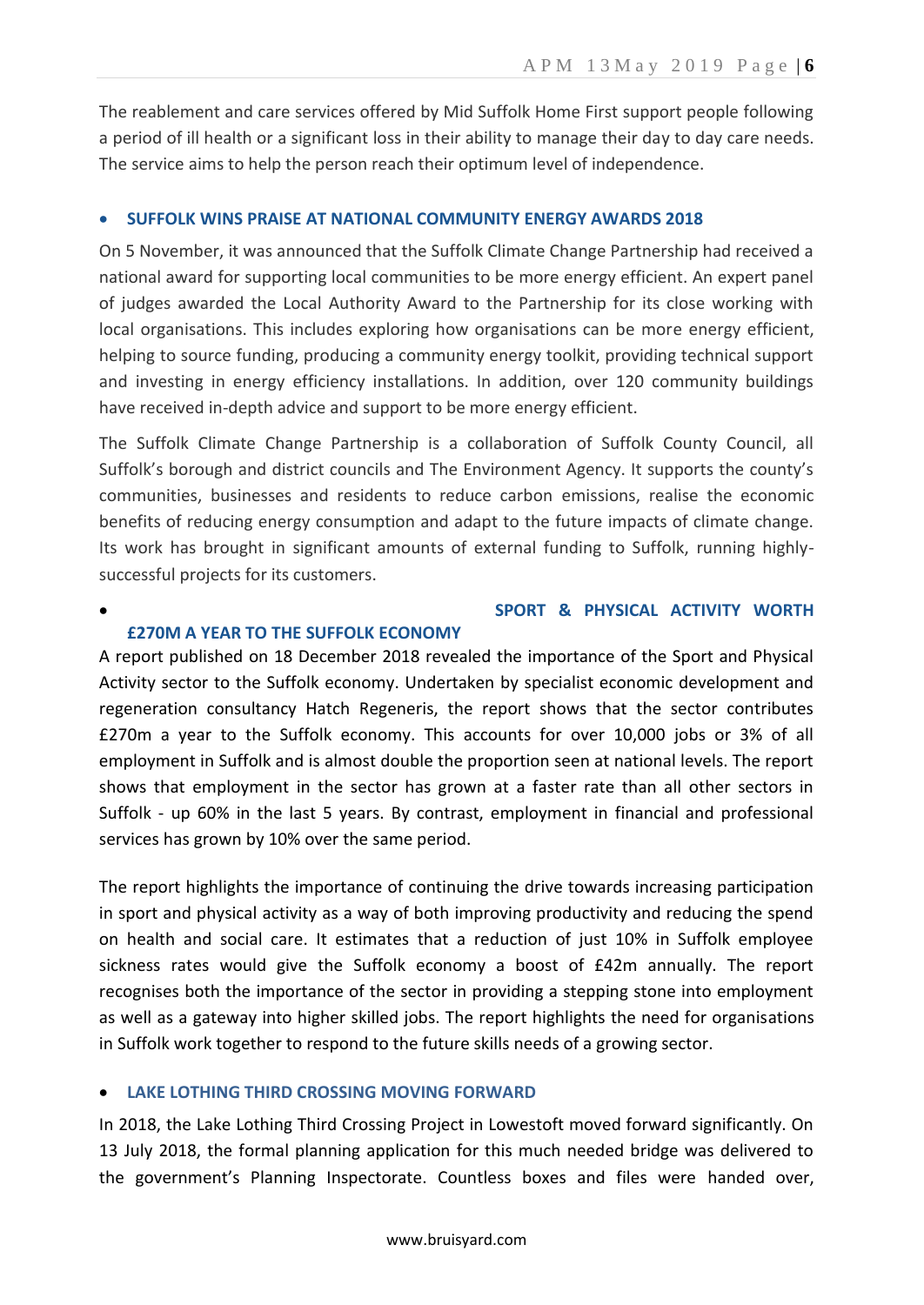following close work with councils, residents, businesses and local communities to understand what is important to those who may be affected. On 10 August the Lake Lothing Third Crossing Project reached yet another milestone, with the announcement that the planning application was accepted by the Planning Inspectorate. On 24 October 2018, it was announced that leading civil engineering contractor, BAM Nuttall, had won the contract for the first stage of completing the Lake Lothing Third Crossing in Lowestoft. The contract started on 1 November 2018. BAM Nuttall will finalise the design of the crossing, ready for building. The award of the construction stage of the contract, is scheduled to be announced in the Autumn of 2019.

The approval of Suffolk County Council's application for the development consent order meant that the next key stage of the project could begin. This is the Examination Stage, which started in December 2018 and will end in June 2019. During this time interested parties, such as local businesses, are formally invited to share their views of the project at hearings and in writing, with the Planning Inspectorate.

At the end of the Examination Stage in June 2019, the Planning Inspector has up to three months to prepare a report and a recommendation on the application for the relevant Secretary of State. The Secretary of State will then have a further three months to grant or refuse development consent, meaning a decision should be known in December 2019. Once complete, the crossing will bring many benefits to the area, such as reducing congestion in the town and improving connections between the north and south of Lowestoft. The road network will be able to operate more efficiently, and the iconic design of the bridge presents the opportunity to introduce a new focal point for the town, enhancing its identity. It will also help to regenerate the area and attract new investment for the local economy.

## **SUFFOLK'S ROADS WARMING TO £300,000 THERMAL PATCHING TECHNOLOGY**

January 2019 saw Suffolk Highways celebrating road repair success following a £300,000 investment in Nu-phalt Thermal Patching technology. The investment, which has been funded from the extra £9.67 million received from central government in the autumn, has aided the county's Highways teams to carry out more effective, longer-lasting repairs to Suffolk's road surface.Over the month of January, Suffolk Highways deployed three thermal road repair machines which repaired approximately 1,700 potholes county-wide.

The process includes an eight-minute heating cycle of the road surrounding the defect allowing for the existing road surface to be heated to 200 Celsius. The surface is then raked, topped up with bitumen binder and pre-heated material, then compacted. This all takes place within the service's much-favoured 15-minute temporary closure. The process does not require excavation of the highway, meaning no dust or noise, and better still, no waste material. The result also means there are no surface joints, which can be prone to faster deterioration. Following its success, Suffolk Highways is now looking to accommodate this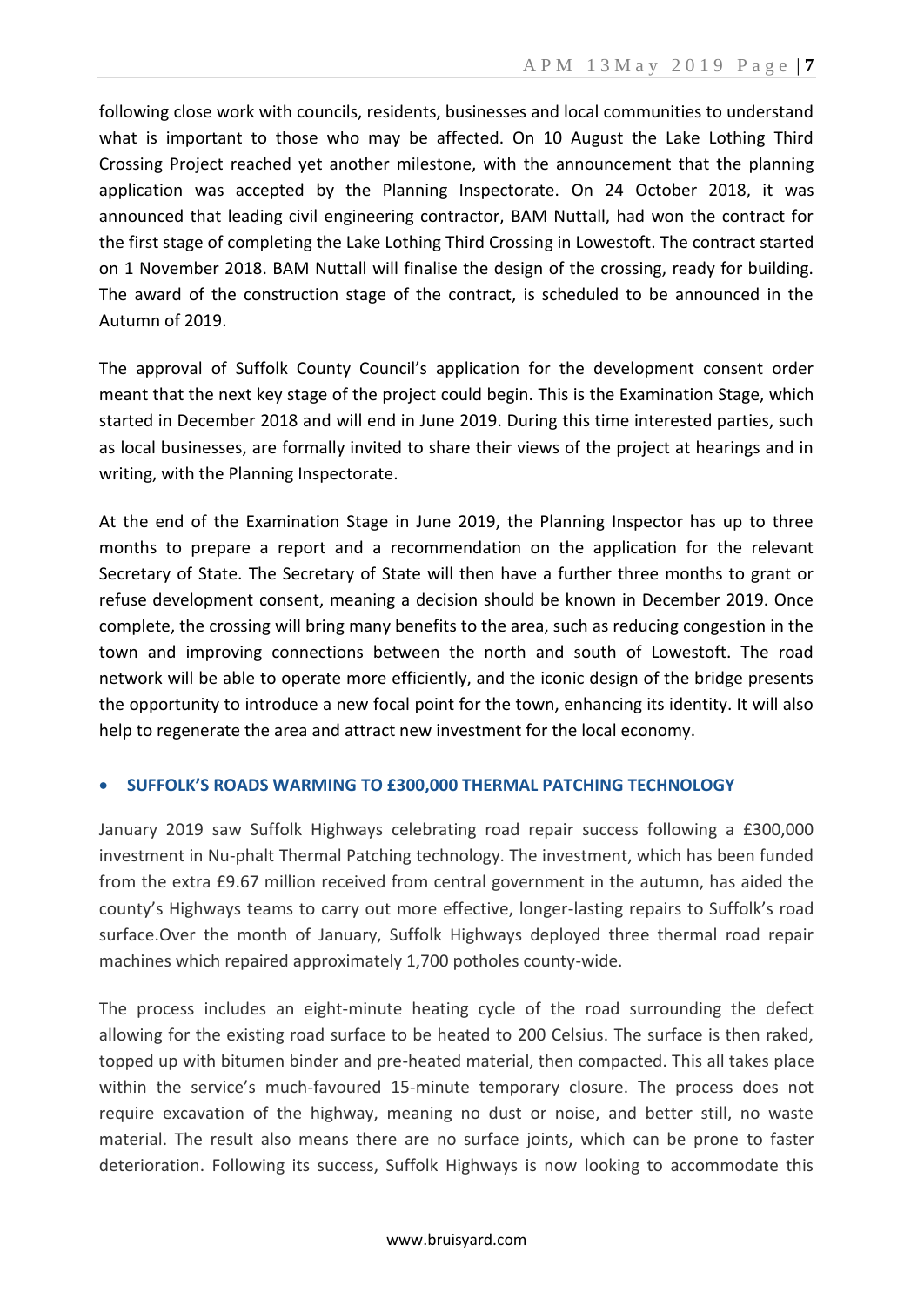technology by adapting some of its own fleet to self-deliver this repair technique from March 2019.

## DEPARTMENT FOR EDUCATION RECOGNISES OUTSTANDING PERFORMANCE BY SUFFOLK **STUDENTS**

On 24 January 2019, the Department for Education published revised GCSE and A Level results.

## *GCSE*

Suffolk has risen in national league tables for students in the county achieving the standard GCSE pass in English and Maths. Department for Education figures confirm that 1% more students in Suffolk are achieving the expected standards in English and Maths at GCSE compared with last year. Since 2015 there has been a change to the way that English and Maths GCSEs are graded. Results are now graded from 9 to 1, (previously A to G) with 9 being the highest and 1 being the lowest.

The expected standard for pupils to achieve is now a grade 4 (a standard pass) and above (previously a C grade and above), with grade 5 considered a 'strong pass'. These changes will be phased in to cover all subjects by 2020. 64% of students in Suffolk are now achieving the expected standard in English and Maths, putting Suffolk in the top half of authorities achieving this standard.

GCSE progress remains above average and Suffolk students have seen a steep increase this year with a Progress 8 score of +0.08, compared with -0.02 nationally. This figure puts Suffolk in the number 1 position in our statistical neighbour group.

Progress 8 measures how well pupils of all abilities have progressed by comparing them with students who achieved similar levels in Key Stage 2 across the country. Suffolk is in the top half of authorities for this figure, ranked 42nd out of 151. The percentage of disadvantaged pupils in the county achieving the standard pass in English and Maths is in line with national figures. The Progress 8 figure for disadvantaged pupils is also above the national level and is in the top half of authorities, ranked 42nd out of 151 (up from 67th in 2016).

## *A Level*

The validated A Level figures confirm that Suffolk pupils have once again performed well with the number of A\*- E grades remaining above the national average figures. The figures show that 98.1% of A Levels taken in the county have been awarded an A\*-E grade, compared to 97.6% nationally. A Level attainment is measured by the Department for Education using a points system. Points are given based on the type of A Level and the grade achieved. For example, an A Level at grade A is worth 50 points, whereas an AS Level would be worth half of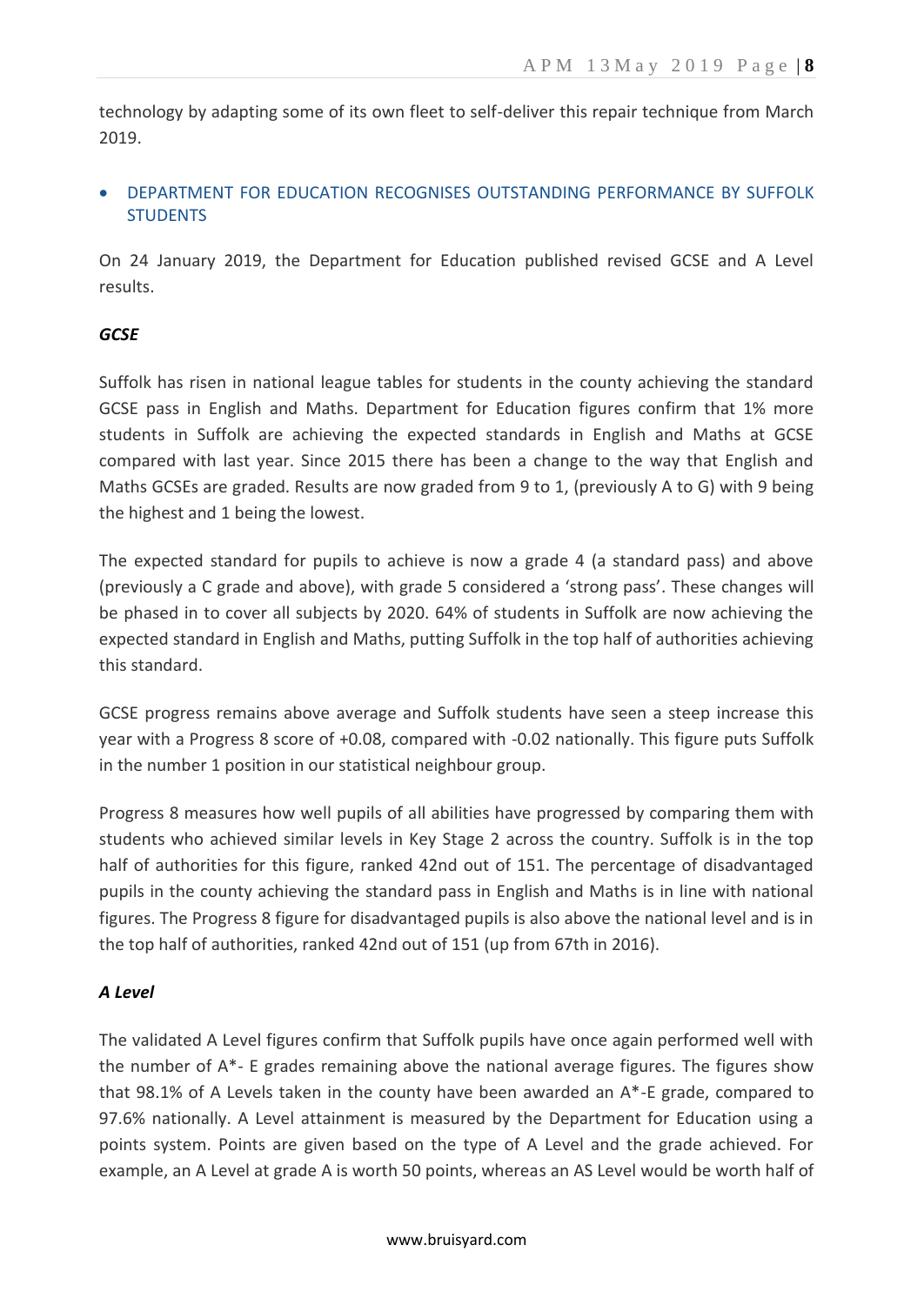this. Suffolk's A Level average points per entry this year has risen by 0.3 to 30.3 compared with this time last year.

#### **GREEN LIGHT TO DEVELOP MORE SPECIALIST EDUCATION PLACEMENTS IN SUFFOLK**

On 29 January 2019, Suffolk County Council's Cabinet agreed recommendations to move forward with creating more specialist education places in Suffolk. Suffolk will need between 300 to 400 places for children with additional needs between now and 2020, and this figure is likely to continue to increase. The demand for specialist education places in Suffolk is rising rapidly due to the county's population growth, advances in medicine, and the increasing complexity of specialist needs. The recommendations include three new special schools and 36 specialist units attached to existing mainstream schools, which combined will create over 800 new specialist education places in the county. The Cabinet also agreed that a clarified education pathway for specialist provision is created to assist families in understanding what the local offer is.

Following the approval of the recommendations, the proposal to borrow up to £45.1 million to fund the new places will now go to the county council's Capital Strategy Group to be reviewed. If agreed, the decision will go back to Cabinet in the Spring for final sign-off so the recommendations can be rolled out.

#### **SUFFOLK WINS £4.4 MILLION FOR "SMART" STREETLIGHTING**

A highlight of January was the announcement that Suffolk has won a grant of £4.4 million from the Government for a pioneering project to develop "smart" streetlighting. The project will see streetlights adapted in a range of innovative ways, including being equipped with wind vanes and solar panels to generate rather than consume energy. Highways' electricity bill is currently £2.3 million a year and set to rise, so anything that reduces the bill is very welcome.

The street lights will be equipped with sensors to undertake a range of tasks such as measuring traffic speed and volume; measuring road temperatures – so gritting runs can be better targeted; and indicating whether nearby grit bins need filling or gullies need emptying. The street lights can also be adapted to act as Wi-Fi and 5G transmitters.

## **PLUG IN SUFFOLK – THE UK'S FIRST 'FULLY OPEN' ELECTRIC VEHICLE CHARGING NETWORK**

On 6 February, EO Charging, one of the UK's leading electric vehicle (EV) charging manufacturers, launched 'Plug In Suffolk' in partnership with Suffolk County Council and renewable energy provider Bulb. This is the country's first 'fully open' public fast charging network for electric and plug-in hybrid vehicles, meaning EV drivers simply pay by contactless payment with no need to register with networks or become members of organisations. The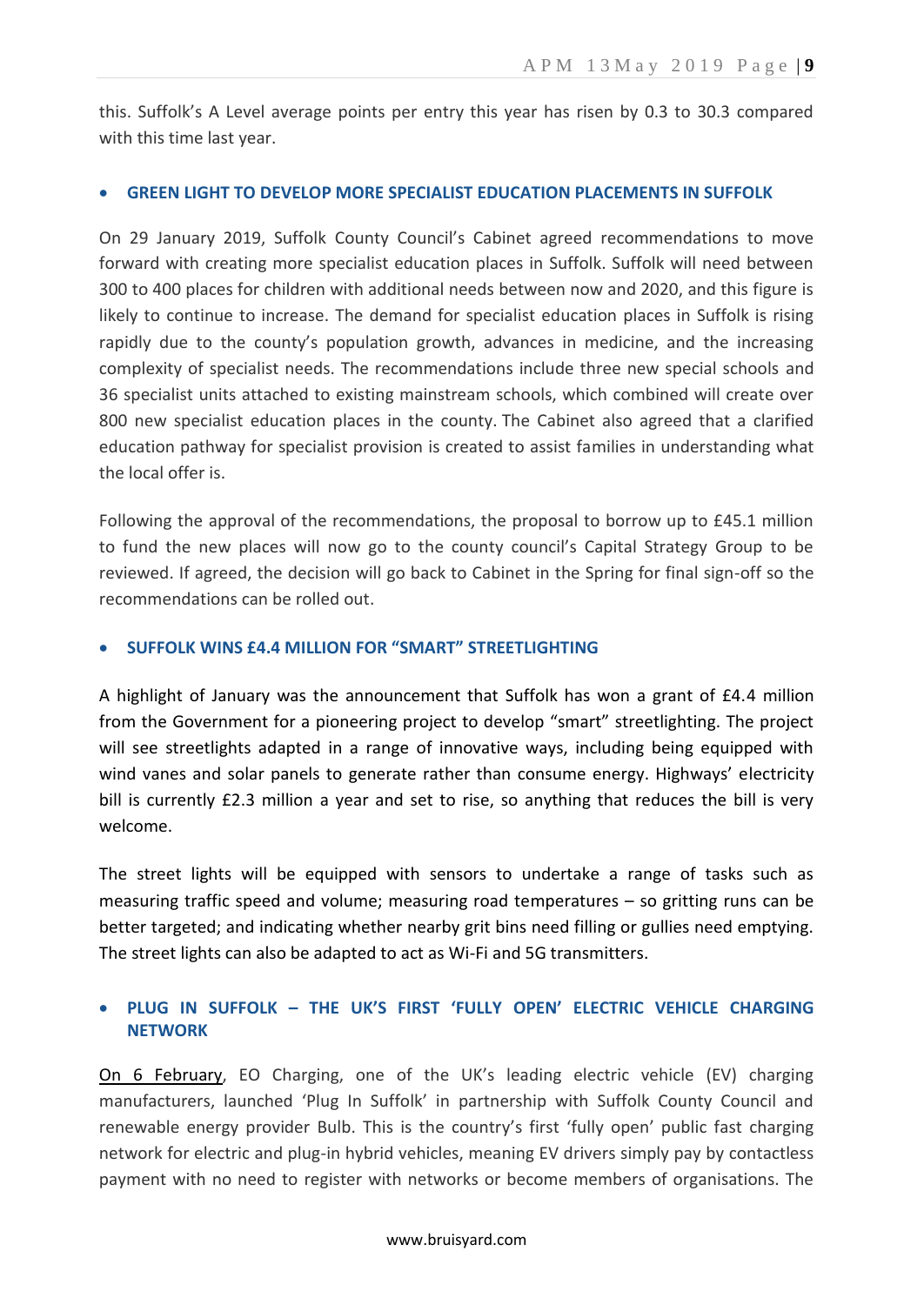first 'Plug in Suffolk' charging location was unveiled at Urban Jungle Plant Nursery and Cafe in Beccles. The company offer two 7kW EO chargers alongside the EO Pay kiosk, allowing members of the public and employees to charge their electric vehicles.

'Plug In Suffolk' will see the installation of electric vehicle charging stations (up to 400 individual sockets) across the county at 100 key locations and business addresses. Once completed the charging network will be available for all plug-in vehicle drivers with each charging location listed on www.pluginsuffolk.org or searchable via Zap Map and Google Maps. The 'Plug In Suffolk' charging network forms part of Suffolk County Council's ambition of Creating the Greenest County in the UK.

### **SUFFOLK COUNTY COUNCIL 2019/20 BUDGET APPROVED**

On 14 February 2019, Suffolk County Council concluded its budget setting process for this coming financial year (2019/2020). From 1 April 2019 to 31 March 2020, Suffolk County Council will spend almost £10 million a week across all its services following approval of this budget of £519.3 million.

Over the period 2011-12 to 2018-19 the Council has made over £260 million of savings in response to reductions in funding from Central Government and increasing demand for services. For 2019/20 the Council has proposed a range of savings totalling around £13 million. These savings are required to help balance the budget - something that the Council must do by law. Recognising the unrelenting rise in demand and the complexity of support required by vulnerable children and adults in Suffolk, the Council are significantly increasing spending in these two top priority areas.

The net budget for Adult and Community Services (ACS) will rise to £243m and the net budget for Health, Wellbeing and Children's Services (HWCS) will rise to £147m. This is an increase of just over £14 million for ACS and HWCS. ACS and HWCS will account for 75% of the total spend in 2019/2020 – three in every four pounds the Council spends. General council tax will rise by 2.99% this year. The Council are also applying the final 1% of the six per cent Social Care precept allowed over the years 2017/18 to 2019/20. The overall increase in council tax is one per cent less than for 2018/19.

The four-year investment in surface-dressing our roads continues into its third year and the Council will treat 1,000 miles of Suffolk's roads by the end of 2020 as promised. The Council has also maintained Suffolk Fire and Rescue's budget and protected Suffolk's Library services.

The Council is looking to maximise the financial contribution from its medium-term programmes, which focus on transforming how the Council delivers its services and works with other authorities and public sector partners. The Council's transformation programmes have saved over £12 million in 2018/19 and £12-£13 million of savings are planned for 2019/20.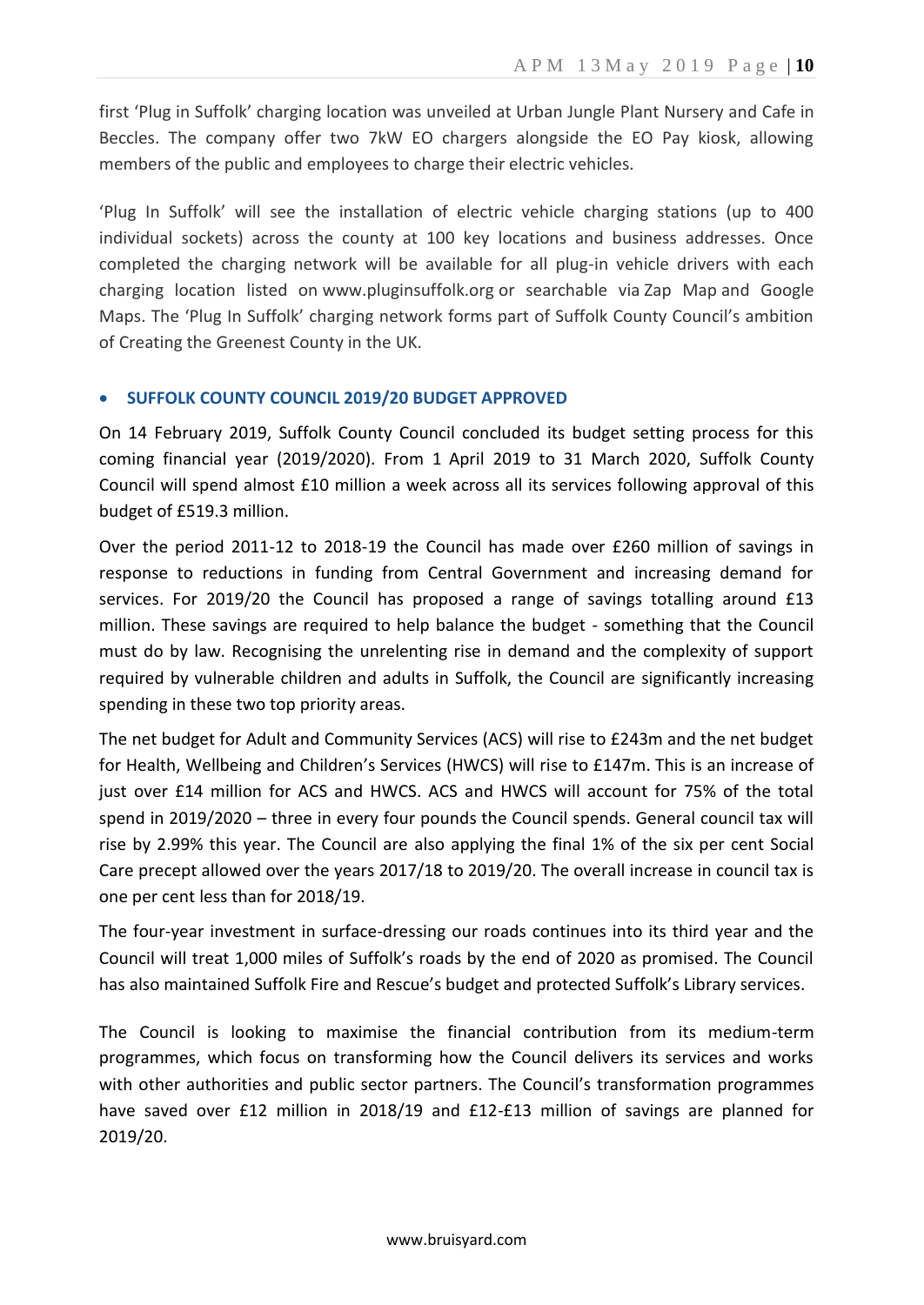#### **COUNTY COUNCIL ANNOUNCES TIMESCALE FOR IPSWICH NORTHERN ROUTE PROJECT**

On 27 February, the Leader of Suffolk County Council, Matthew Hicks, announced the timescale to progress the Ipswich Northern Route project. Cllr Hicks outlined the next steps in producing the Strategic Outline Business Case, which will examine and ultimately clarify the feasibility of an Ipswich northern route. Discussions about an Ipswich northern route have been well documented over the years. This announcement confirms the County Council's commitment to explore these formally with a public consultation which will inform the Strategic Outline Business Case to be put to government and published later in the year.

The timescale for moving the project forward is:

- The stage one study and report into possible highways options was completed in 2017
- The options assessment and development commissioned in May 2018 is currently being evaluated and prepared for shortlisting, prior to consultation.
- Public consultation on the route details, alignment options and junction options with the A14 and A12 will begin in the Summer 2019
- Completion of the Strategic Outline Business Case to be shared with government, local MPs and the public by Autumn 2019.

The options assessment, that forms a key part of the Strategic Outline Business Case, is required to look at all other viable transport and traffic mitigation options. This will confirm whether the road alignments published in 2017 are indeed the best solution for the county. After carefully considering the assessment and developing these options further, the next stage is public consultation to begin in summer 2019.

The initial study, options assessment and the results of the public consultation inform the Strategic Outline Business Case, which will provide clarity on the feasibility of the project and will determine whether the project can proceed to the next stage. That will be shared publicly for consideration in the Autumn of 2019. Suffolk County Council has been working with District and Borough Councils to develop the project and will continue to do so in the future.

## **SUFFOLK TO HOST OPENING STAGE OF 2019 OVO ENERGY WOMEN'S TOUR**

In February 2019, it was confirmed that Suffolk will host the opening stage of the 2019 OVO Energy Women's Tour on Monday 10 June 2019. This is the fifth time that the race has visited our county. The county also becomes the first venue to be confirmed for the 2020 edition of the race, with the news that Suffolk County Council and East Suffolk Council will partner with event organisers SweetSpot Group in a two-year deal to bring the UCI Women's WorldTour event to the county in both 2019 and 2020.

In its four previous visits to Suffolk, the OVO Energy Women's Tour is estimated to have attracted in excess of 250,000 spectators to the roadside and created a net economic impact for the county's economy of in excess of £3.5 million. Almost 70% of spectators surveyed following last year's opening stage, between Framlingham and Southwold, said that the event inspired them to cycle more often.